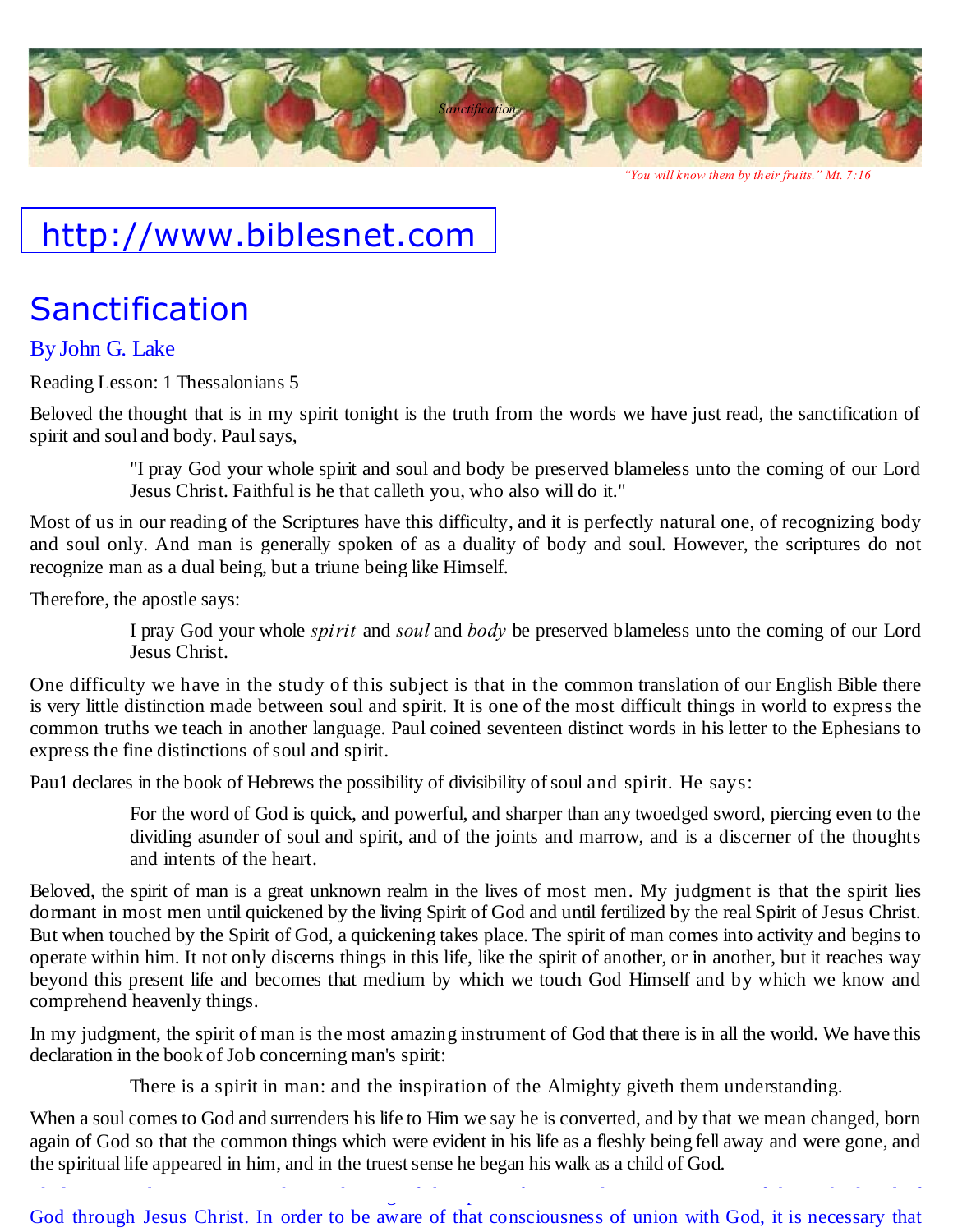#### *Sanctification*

Sin is that peculiar thing in the life of man which dims the consciousness of man so he cannot comprehend God. When sin is removed, the veil over the soul of man is gone and the spirit of man looks into the face of God and recognizes that God is his Father through the Lord Jesus Christ. Bless God, the spirit of man ascending into union with God brings into our soul the consciousness that God is our all and in all.

The *soul* of man is that intermediate quality between body and spirit. The soul, in other words, comprehends all the action of our mental powers - the natural mind. The soul of man is that which reaches out and takes possession of the knowledge that the spirit has attained and expresses that knowledge through the outer man. The soul of man is the governing power in the constitution of man.

I feel in my heart that one of the things we need to learn very much is this; that the soul of man, not the spirit, has a marvelous power.

If I were to endeavor to define in terms I feel the people would understand, I would speak of the action of the soul of man as that which is commonly spoken of by students as the subconscious. As you read the writings of psychic authors, you will observe the actions and powers they define are not the powers of the spirit in union with God but the action of the soul of man. The soul of man is the real ego. When the Word of God speaks of the salvation of the *soul* it speaks in truly scientific language. For unless the soul, the mind of man, is redeemed from his own self into the Spirit of God that man is, in my judgment, still an unredeemed man.

Sanctification is calculated to apply to the needs of all our nature, first of the spirit, second of the soul, third of the body. Over and over again I have repeated those blessed words of John Wesley in his definition of sanctification. He said: "Sanctification is possessing the mind of Christ, and all the mind of Christ."

The ultimate of entire sanctification would comprehend all the mind of Christ. Christians are usually very weak in this department of their nature. Perhaps less pains have been taken by Christians to develop their mind in God than almost anything else.

We pay attention particularly to one thing only - the spirit - and we do not comprehend the fact that God purposed that the things God's Spirit brings to us shall be applied in a practical manner to the needs of our present life.

I was absolutely shocked the other day beyond anything I think my spirit ever received. A dear lady who professes not only to live a holy life but to possess the real baptism of the Holy Ghost and who discusses the subject a great deal, was guilty of saying one of the vilest things I ever heard concerning another. I said in my own soul, *That* individual has not even discerned the outer fringes of what sanctification by the Spirit of God means. I do not believe there is even an evidence of sanctification in that life. Certainly a mind that could repeat such a damning thing gives no evidence whatever but of a very superficial knowledge of God, very superficial indeed.

It shows us this thing, that people are placing their dependence in the fact that in their spirit they know God, that they have been saved from sin, and are going to heaven when they die; but they are living like the devil in this present life, talking like the devil. It is an abomination. It spells a tremendous degree of ignorance. It shows that that individual does not comprehend the first principles of the breadth of salvation as Jesus taught it to the world a holy mind, a sanctified spirit.

Beloved, I tell you with all candor, a holy mind cannot repeat a vile thing let alone be the creator of the vile suggestion. It is an unholy mind that is capable of such an act. And I say with Paul, mark such a person. Put your finger on him. Just note it. He can talk, but he does not know God. He does not comprehend the power of His salvation.

But bless God, here is the hope, here is the strength, here is the power of the Gospel of Jesus Christ - that the power of God unto salvation applied to the mind of man sanctifies the soul of man and makes the mind of man like the mind of Christ.

Who could imagine from the lips of Jesus an unholy suggestion that would jar the spirit of another? The mind could not conceive of such a thing. Never could the mind conceive ought from God but the outflow of a holy life, quickening his mind, infilling it with love and purity and peace and power.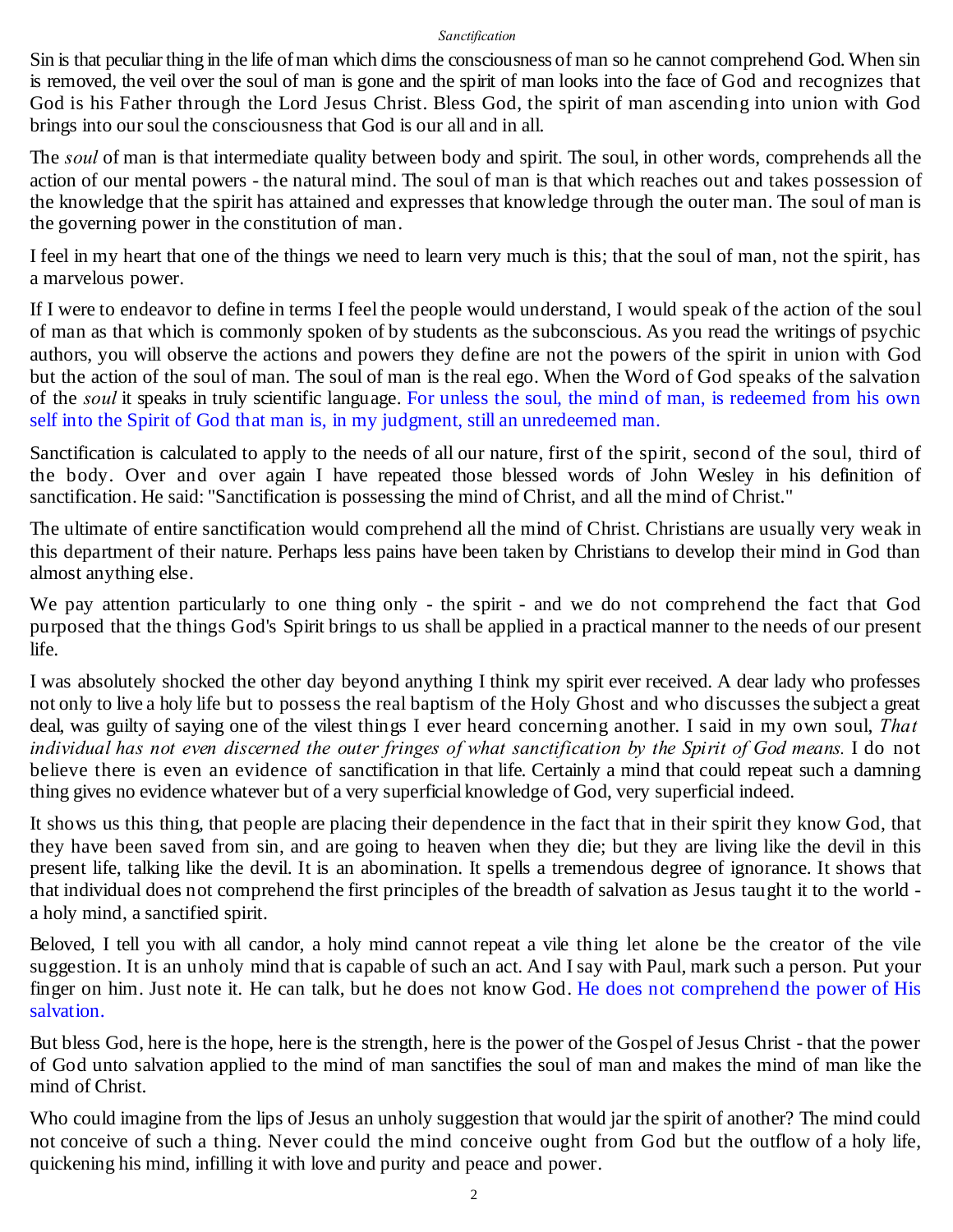#### *Sanctification*

Beloved, in our home, in our life, in our office, wherever we are, we leave the impression of our thoughts there. If our thoughts are pure and holy like Christ, people will walk into the atmosphere and instantly discover it.

### PRAYER

God, I pray that the power of God will come upon the Christian people, that they may feel, oh God, the *necessity of submitting the wicked, accursed, vile mind of man to the living God to be purged and cleansed and remolded, that it may become in deed and in truth the mind of Christ.*

If there is any particular place in our lives where as a rule Christians are weak, it is in the consecration of their minds. Christians seem to feel as if they were not to exercise any control over the mind and so it seems to run at random, just like the mind of the world.

Real Christianity is marked by the pureness, by the holiness of the thoughts of man, and if Christianity - the kind you have - does not produce in your mind real holiness, real purity, real sweetness, real truth, then it is a poor brand. Change it right away.

Beloved, there is relief for such; there is a way of salvation. It is in the submission of that mind to the Lord Jesus to be remolded by the Holy Spirit so that that mind becomes the pure channel of a holy nature.

Beloved, surely we who profess to know the living God, who profess to live in union with Him, ought to present to the world that attitude of mind, that pureness of mind, that holiness of mind which needs no recommendation. The people know it, they-feel- if, they smell it. They know it is the mind of Christ. I love that definition of John Wesley's which says, "Possessing the mind of Christ and *all* the mind of Christ."

### PRAYER

Oh God, I ask Thee that Thou wilt help me and the soul of this people to submit our minds to God so that they may be remolded in love and sweetness and purity and holiness, so that in the name of Jesus *they are the minds of Christ.*

Beloved, we are going a step further - the effect of a pure mind on the body of man and in the flesh of man. Do you know that the sins of vileness in men's lives originate in the mind? A man's life will be of the character of his thought. If he thinks evil he will be evil. If he thinks holy he will be holy. His outward life will be as the inner impulse is. Jesus said,

> From within, out of the heart of men, proceed evil thoughts, adulteries, fornications, murders, thefts, covetousness, wickedness, deceit, lasciviousness, an evil eye, blasphemy, pride, foolishness: all these evil things come from within, and defile the man.

They were troubled because Jesus and the disciples were eating and drinking from dishes which were not ceremonially cleansed. Jesus was trying to teach the great lesson of the deep and inner life. He said, "Out of the heart cometh evil things."

"That which goeth into the mouth cannot defile a man," etc.'

Beloved, our minds need to be stayed in Christ, kept by the power of God, infilled with the Holy Spirit of Christ so that we reflect His beauty, we show forth His love, we manifest His sweetness, and evidence His power.

Long ago I learned this splendid lesson. One night I was in a strange city and was sick. I wanted somebody to pray for me. A person was present, and they suggested that they would pray. I knelt by a chair on the floor and they put their hands on me, and I arose from that chair with one of the most tremendous passions in my nature, one of the most terrible conditions of sensuousness in me. It was days before I felt that I got back again where I was pure and holy in the sight of God. I did not understand it at the time, but afterward that individual came to me with the confession of the character of their life and I understood then. I received the condition of that nature, and in my receptive attitude I received of the vileness of that person in my nature. It seemed my soul was soiled for days in consequence.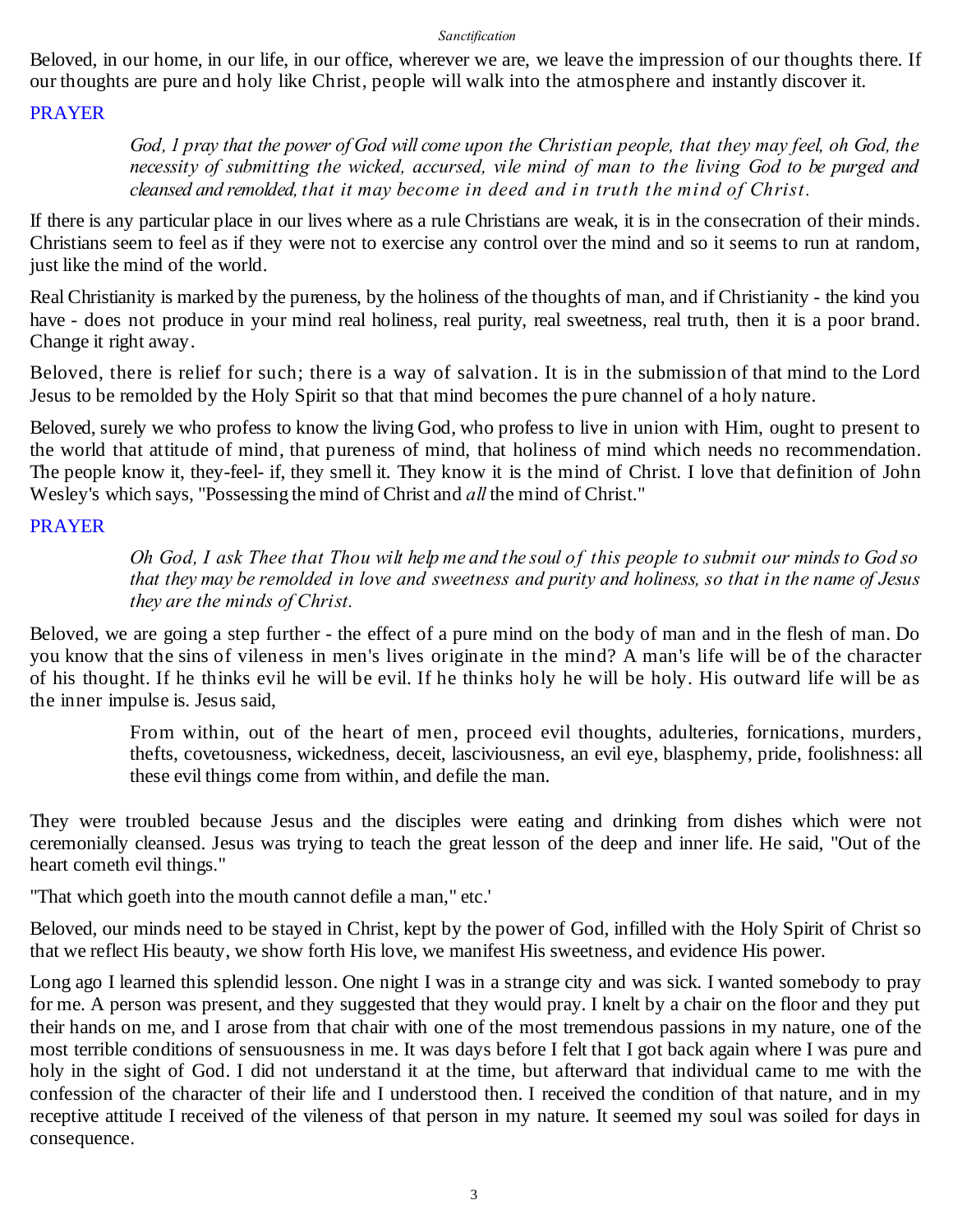#### *Sanctification*

That taught me, beloved, to be careful who laid their hands on me. After that, I waited until the Spirit of the living God indicated in my soul that the person who offered to perform such a ministry was pure.

Isn't it marvelous, beautiful, wonderful to realize that mankind can receive into their nature and being the power and spirit of the living Christ, which contains the purging power to drive forth from the being every particle of evil, every sensuous thing in the thought and nature so that the man becomes what Jesus was. That is what the blood of Jesus Christ is calculated to do. That is what the spirit of Christ is purposed to do in the soul of a man - the cleansing of a nature from the power and dominion of sin.

Beloved, the inflow of holy life into our body must produce holiness in the body, just as it does in the soul. We cannot even think beautiful thoughts, we cannot think holy thoughts, without them leaving their impression in our nature, in our very flesh.

That same divine power in us dissolves disease, restores diseased tissues. Our flesh is purged by the divine power being transmitted from our spirit, through our soul, into our body.

I have always loved to think of the holy flesh of Jesus, not just His beautiful mind, not just the pure Spirit; but is it not blessed and sweet to contemplate the flesh cleansed and purified until His very body - His hands, His feet, His person - were just as pure by the Spirit of God as His pure soul and His pure Spirit were.

That is why Jesus was the wonderful channel He was. The Spirit of God would flow through Him just as freely, just as fully, just as powerfully as it was possible for it to flow through a holy, purified personality.

I like to contemplate the Lord Jesus on the Mount of Transfiguration and think of the radiant glory that came through His flesh, not just the illumination of His spirit, but the holy glory emanating through His flesh until He became white and glistening, until His clothes were white and His face shown as the light. It is that radiant purity of God that my soul covets. It is that radiant power, evidenced in the pureness of my spirit, my mind, my very flesh that I long for.

So beloved, we see that when something impure, of the character of disease, appears on your flesh and mine and we feel we are being soiled by an unholy touch, in the name of Jesus our spirit reaches up and rebukes that devilish condition, and by the Spirit of the living God we stand, believing that the Holy Spirit of God will flow through the spirit, flow through the soul, through the flesh, and remedy and heal that difficulty that is in the person.

An old Baptist brother was in to see me about his wife. As I sat reasoning with him, I said, "Brother, I would just as soon have my brother commit a sin as to have sickness in his person. One is the evidence of an impure mind, the other is the evidence of an impure body. And the salvation of Jesus was intended to make him pure in spirit, in soul, and in body."

> I pray God your whole spirit and soul and body be preserved blameless unto the coming of our Lord Jesus Christ. Faithful is he that calleth you who also will do it.

There is a stream of life that God permits to flow from your nature and mine to all men everywhere. That blessed stream will be either sweet and pure as the stream that flows from the throne of God, or it will be soiled and foul according to the condition of our nature. The value of the precious blood of Jesus Christ to you and me is that through it that life stream that flows from us may be made holy - that same holy living life-stream that causes the Tree of Life to bloom.

Of all the pictures that the Word of God contains, the one described in the twenty-second chapter of Revelation is the most beautiful:

> He shewed me a pure river of water of life, clear as crystal, proceeding out of the throne of God and of the Lamb. In the midst of the street of it, and on either side of the river, was there the tree of life, which bare twelve manner of fruits, and yielded her fruit every month: and the leaves of the tree were for the healing of the nations. And there shall be no more curse: but the throne of God and of the Lamb shall be in it; and his servants shall serve him: And they shall see his face; and his name shall